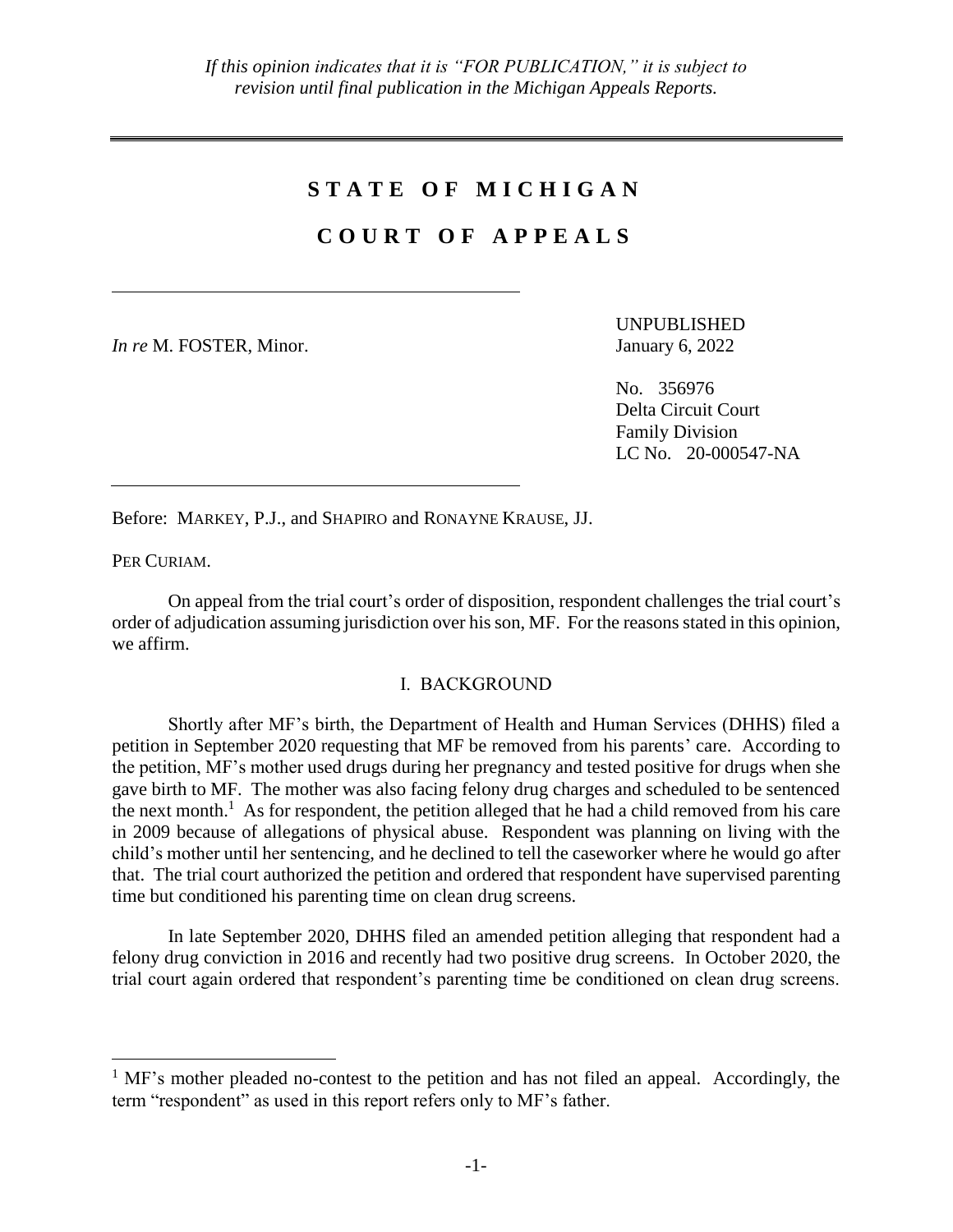DHHS then filed a second amended petition, alleging that respondent had another positive drug screen and was recently arrested on two counts of delivery or manufacture of cocaine.

At the adjudication trial in February 2021, the trial court read to the jury the allegations in the petitions, but the results of respondent's drug screens were not admitted into evidence and there was no testimony about the results of the screens. A detective with the Delta County Sheriff's Office testified the basis for respondent's recent arrest and that during his interview, respondent stated he was a "crack dealer" and produced several baggies of crack cocaine. The video of respondent's interview was also played to the jury. Further, a Child Protective Services (CPS) worker testified that respondent told her that he had a prior drug felony involving the delivery of ecstasy. The jury found that MF's home or environment, by reason of neglect or criminality on the part of respondent, was an unfit place for MF to live in, and the trial court entered an order of adjudication assuming jurisdiction over the child.

At a dispositional hearing in April 2021, MF's mother told the trial court that she and respondent "signed [a] guardianship" over MF to respondent's sister. The prosecutor stated that he was not presented with any information about a guardianship. Respondent's counsel stated that respondent told her he was interested in a guardianship and inquired about how to proceed. The trial court stated that it was going to proceed with the hearing and that the parties could file a motion regarding a juvenile guardianship and schedule a hearing on the matter. This appeal followed.

## II. DISCUSSION

Respondent first argues that the trial court erred by ordering him to complete drug screens before the adjudication. We agree with respondent, but conclude that reversal is not required because he does establish outcome-determinative prejudice from this unpreserved error.<sup>2</sup>

"In Michigan, child protective proceedings comprise two phases: the adjudicative phase and the dispositional phase." *In re Sanders*, 495 Mich 394, 404; 852 NW2d 524 (2014). In the adjudicative phase, the trial court determines whether it "can exercise jurisdiction over the child (and the respondents-parents) under MCL 712A.2(b) so that it can enter dispositional orders, including an order terminating parental rights." *In re Ferranti*, 504 Mich 1, 15; 934 NW2d 610 (2019). Jurisdiction is established by accepting a parent's plea or conducting a trial regarding the allegations in the petition. *In re Deng*, 314 Mich App 615, 623-624; 887 NW2d 445 (2016). "After the parent has been found unfit, the trial court assumes jurisdiction over the child and the dispositional phase of proceedings begins." *Id*. at 624. "The purpose of the dispositional phase is

 $\overline{a}$ 

<sup>&</sup>lt;sup>2</sup> Respondent admits that he failed to preserve this issue by raising it before the trial court. Unpreserved issues are reviewed for "plain error affecting substantial rights." *In re Utrera*, 281 Mich App 1, 8; 761 NW2d 253 (2008). "To avoid forfeiture under the plain error rule, three requirements must be met: 1) the error must have occurred, 2) the error was plain, i.e., clear or obvious, 3) and the plain error affected substantial rights." *In re VanDalen*, 293 Mich App 120, 135; 809 NW2d 412 (2011) (quotation marks and citation omitted). "Generally, an error affects substantial rights if it caused prejudice, i.e., it affected the outcome of the proceedings." *In re Utrera*, 281 Mich App at 9.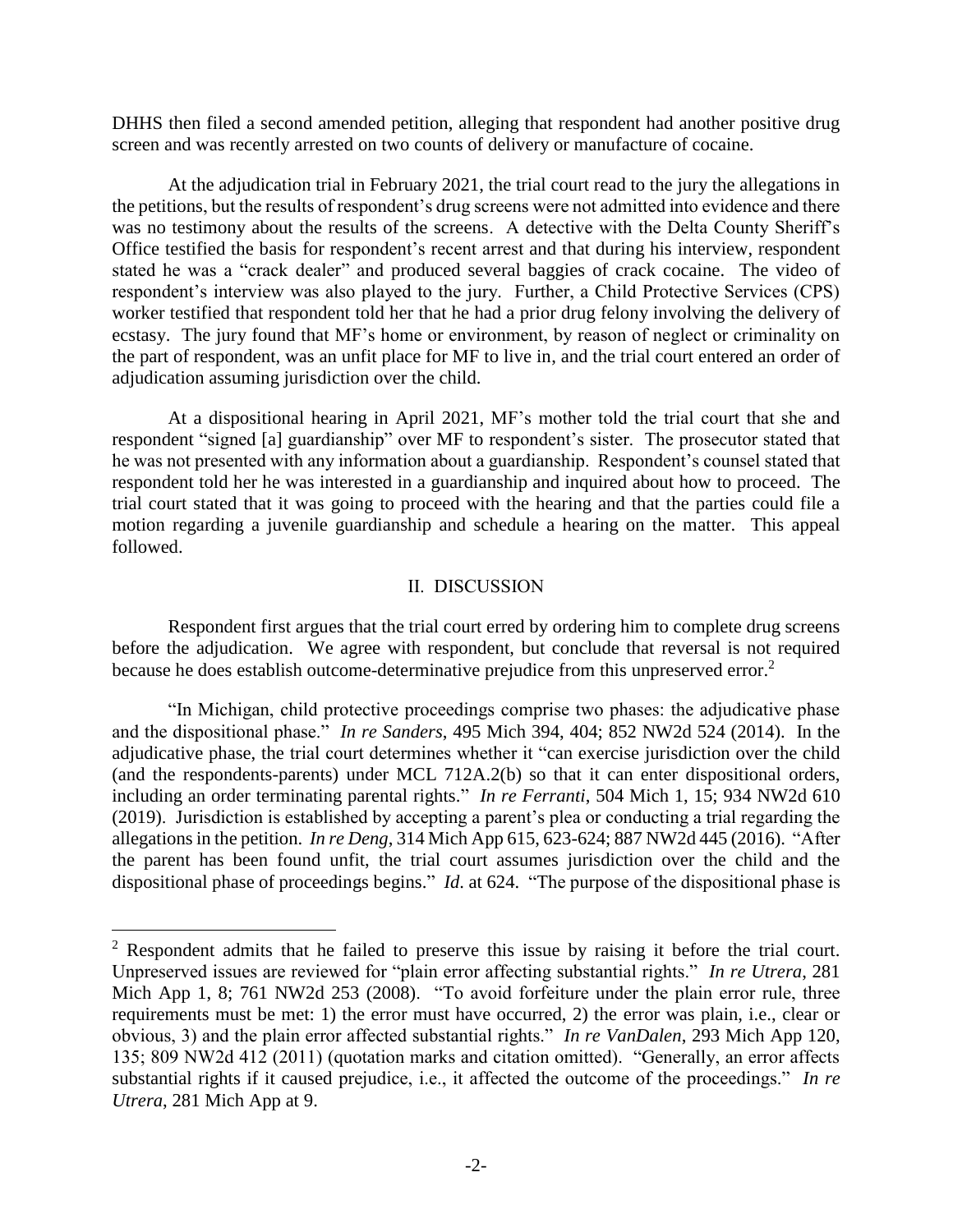to determine what measures the court will take with respect to a child properly within its jurisdiction and, when applicable, against any adult . . . ." *In re Sanders*, 495 Mich at 406, quoting MCR 3.973(A) (ellipsis in original; quotation marks, citation, and emphasis omitted).

The court's authority to enter orders affecting adults in juvenile proceedings is found in MCL 712A.6, which provides:

The court has jurisdiction over adults as provided in this chapter and as provided in chapter 10A and chapter 10C of the revised judicature act of 1961, 1961 PA 236, MCL 600.1060 to 600.1082 and 600.1099b to 600.1099m, and may make orders affecting adults as in the opinion of the court are necessary for the physical, mental, or moral well-being of a particular juvenile or juveniles under its jurisdiction. *However, those orders must be incidental to the jurisdiction of the court over the juvenile or juveniles*. [Emphasis added.]

Accordingly, the trial court plainly erred by ordering respondent to submit to drug screens before the adjudication. The trial court did not have the authority under MCL 712A.6 to issue such orders until it obtained jurisdiction over MF. See MCL 712A.6. See also *In re Sanders*, 495 Mich at 420 ("[T]he state must adjudicate a parent's fitness *before* interfering with his or her parental rights.") (emphasis in original).

We also agree with respondent that the trial court erred by conditioning his parenting time on clean drug screens. MCL 712A.13a(13) governs parenting time after the child's removal from a parent's custody and provides:

(13) If a juvenile is removed from the parent's custody at any time, the court shall permit the juvenile's parent to have regular and frequent parenting time with the juvenile. Parenting time between the juvenile and his or her parent shall not be less than 1 time every 7 days unless the court determines either that exigent circumstances require less frequent parenting time or that parenting time, even if supervised, may be harmful to the juvenile's life, physical health, or mental wellbeing. If the court determines that parenting time, even if supervised, may be harmful to the juvenile's life, physical health, or mental well-being, the court may suspend parenting time until the risk of harm no longer exists. The court may order the juvenile to have a psychological evaluation or counseling, or both, to determine the appropriateness and the conditions of parenting time.

The language of MCL 712A.13a(13) is unambiguous in its requirements that "the court *shall* permit the juvenile's parent to have regular and frequent parenting time" and that parenting time "shall not be less than 1 time every 7 days . . . ." (Emphasis added). The "[u]se of the word 'shall' connotes a mandatory duty imposed by law." *Sharp v Huron Valley Bd of Ed*, 112 Mich App 18, 20; 314 NW2d 785 (1981). MCL 712A.13a(13) sets forth two exceptions to this otherwise mandatory schedule. The first is not relevant here as it addresses exigent circumstances. The second and relevant exception allows the court to vary from the mandatory schedule only if "the court determines that parenting time, even if supervised, may be harmful to the juvenile's life, physical health, or mental well-being . . . ." MCL 712A.13a(13). The record does not indicate if respondent's parenting time was actually suspended because of the failed drug screens. But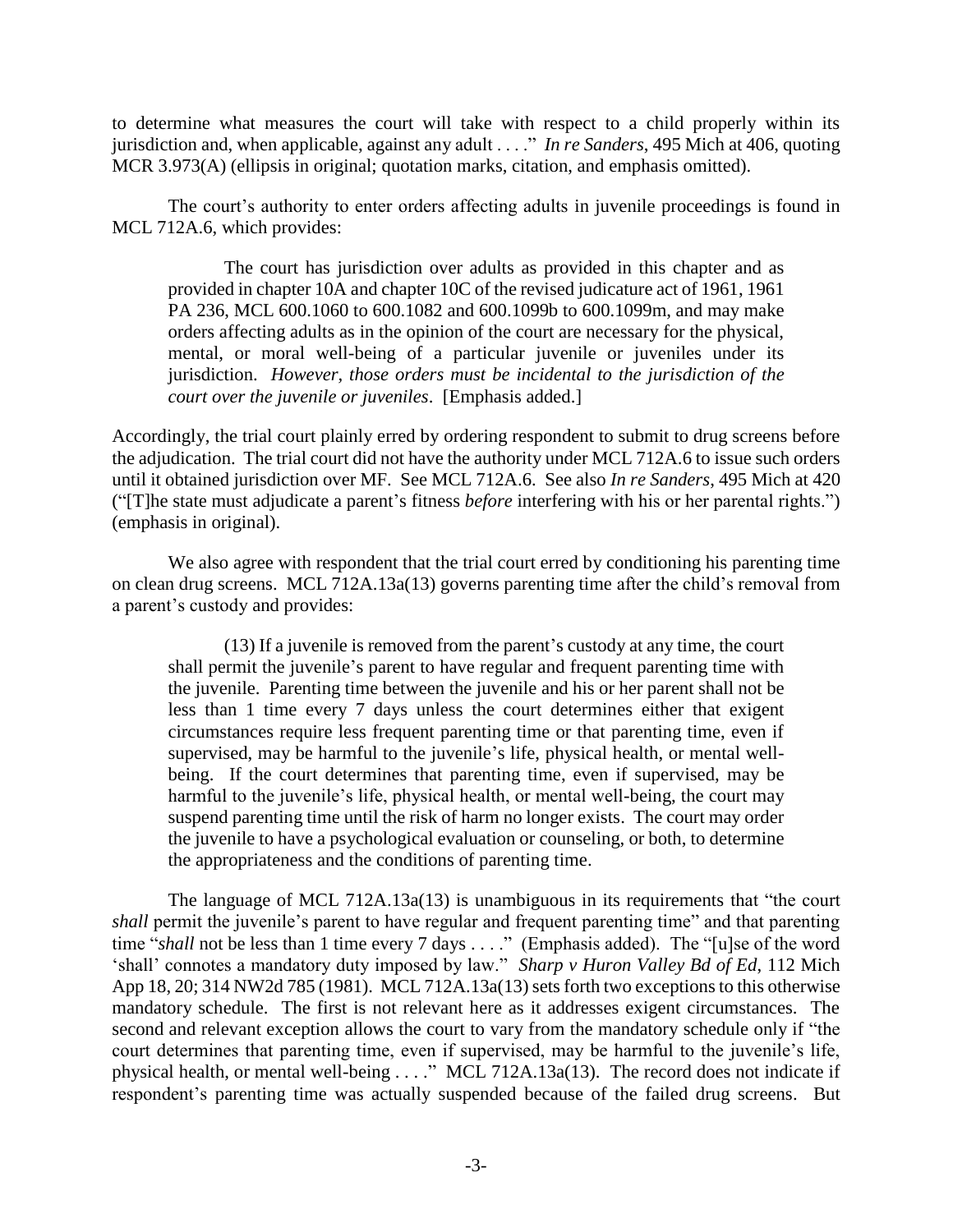regardless, contrary to the trial court's orders, the statute is unambiguous that a court cannot suspend parenting time before a termination petition is filed without a finding of harm. It is clear that the court's parenting-time orders were intended to compel respondent to produce negative drug screens. However, conditioning parenting time on this basis is improper absent a demonstrable danger to the child as a result of visitation, even if supervised. Suspension of parenting time may not be used as a sanction to compel compliance with behavioral requirements.

That said, reversal of the adjudication in this case is not warranted. As an initial matter, we agree with respondent that the allegations of his failed drug tests should be stricken from the petitions because the drug test results were obtained from his compliance with the trial court's unauthorized orders. And because the underlying orders and allegations are void, it follows that the jury should not have been read the allegations relating to the positive drug screens at the adjudication trial.<sup>3</sup> However, respondents fails to demonstrate outcome-determinative prejudice from this error. See *In re Utrera*, 281 Mich App 1, 9; 761 NW2d 253 (2008). See also MCR  $2.613(A)$ .

Setting aside the allegations of respondent's positive drug screens, there was ample evidence to support the jury's verdict. MCL 712A.2(b)(2) provides, in relevant part, that a trial court has jurisdiction over a child "[w]hose home or environment, by reason of neglect [or] criminality . . . on the part of a parent . . . is an unfit place for the juvenile to live in. . . ." As noted, the detective testified about a control buy in which a confidential informant purchased crack cocaine from defendant. The detective also testified that respondent said that he was a "crack dealer," and the jury was shown a video of the police interview during which respondent produced several baggies of crack cocaine he had hidden. Further, the CPS worker testified that respondent admitted to a prior drug felony involving ecstasy. Based on this evidence, it is unlikely that the jury would have reached a different result had it not heard the allegations of the positive drug screens. Moreover, the jury was instructed to decide the case based on the evidence and evidence of the drug screens was not admitted at the trial. See *People v Mahone*, 294 Mich App 208, 212; 816 NW2d 436 (2011) ("Jurors are presumed to follow their instructions, and it is presumed that instructions cure most errors."). For these reasons, respondent cannot establish meaningful prejudice from the jury hearing allegations of his positive drug screens. We affirm the trial's court order of adjudication.

A.

Respondent also argues that the trial court erred by failing to consider a juvenile guardianship at the dispositional hearing. We disagree.<sup>4</sup>

 $\overline{a}$ 

 $3$  This is not to say that the reading of the petition was erroneous in and of itself. MCR 3.972(B)(2) provides that "[t]he court shall read the allegations contained in the petition, unless waived," and respondent did not waive a reading of the petitions. But, as respondent argues, the reading of the allegations regarding the drug tests was a derivative error to the improper court orders.

<sup>4</sup> We review the interpretation and application of statutes and court rules de novo. *In re Ferranti*, 504 Mich at 14.